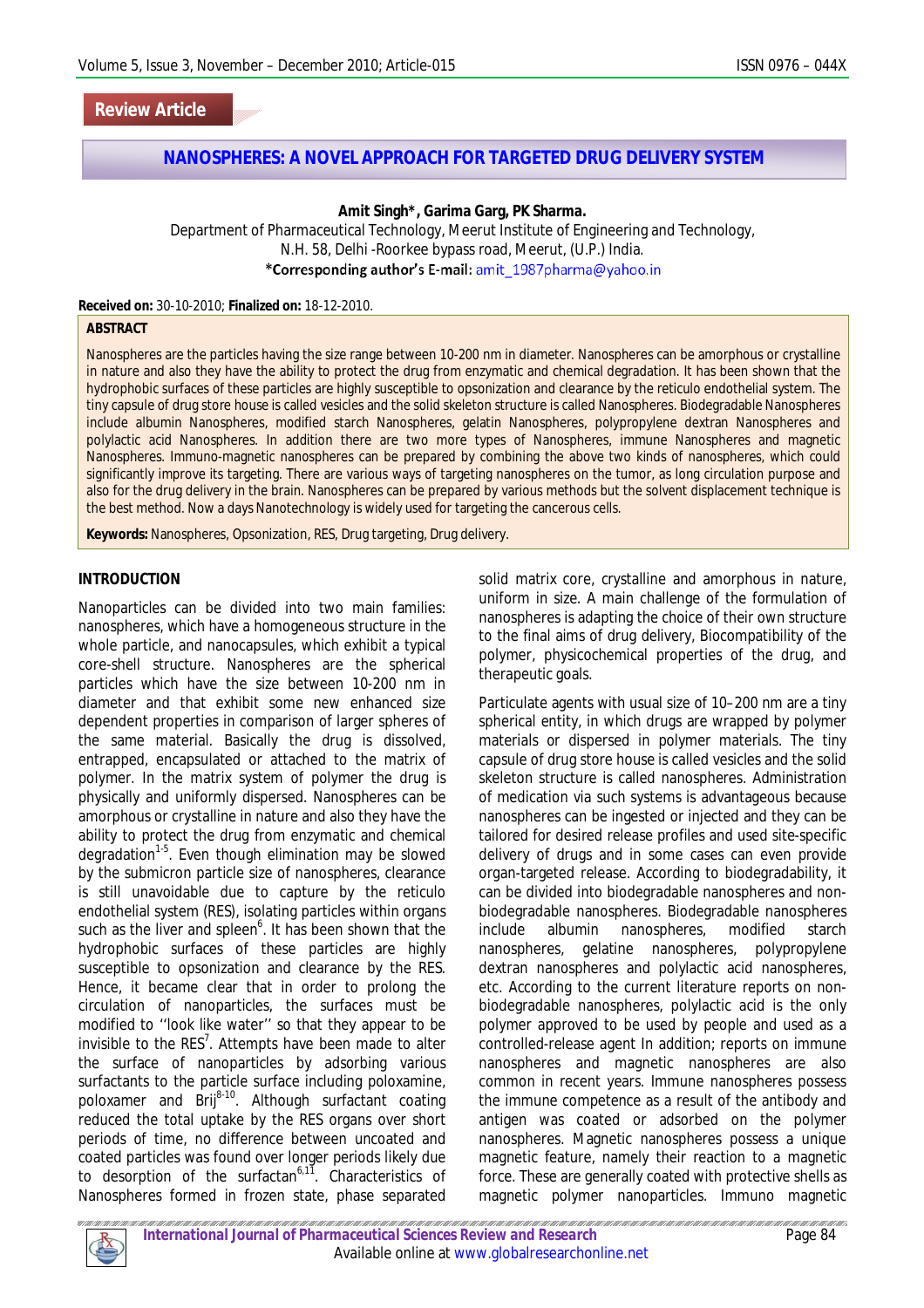nanospheres can be prepared by combining two kinds of nanospheres, which could significantly improve its targeting. The popularity of these systems is due in part to the several advantages they provide for delivering their drug payload. The nano-size range of these delivery systems allows them to be injected directly into the systemic circulation without the risk of blocking blood vessels. It has been shown that the size of the nanoparticle is a major factor determining the in vivo fate of the particles.



**Figure 1: Raw cells engulfing PLGA Nanospheres**

Researchers have demonstrated that opsonization and subsequent recognition and Phagocytosis by macrophages are strongly correlated with the size of the particle. It has been found that particles under 200 nm in diameter display a decreased rate of clearance and thus an extended circulation time as compared to those with a larger diameter. This phenomenon may be explained by the fact that smaller particles display a surface with a high radius of curvature preventing the efficient binding of opsonins. The major goal of designing the Nanospheres as a target delivery system are:-

- $\triangleright$  Control the particle size.
- $\triangleright$  Release of pharmacologically active agents to achieve the site specific action of the drug at the therapeutically optimal rate and dose regimen $12-13$

## **Benefits of Nanospheres drug delivery system:**

- $\triangleright$  Nanospheres can easily pass through the smallest capillary vessels due to their ultra tiny volume $^{\text{14-15}}$ .
- $\triangleright$  They can avoid the rapid clearance by phagocytes so that duration in bloodstream can be prolonged.
- $\triangleright$  Nanospheres can easily penetrate the cells and tissue gap to arrive at target organs eg. Liver, spleen, lungs, spinal cord, and lymph's.
- $\triangleright$  It shows the controlled release property.
- $\triangleright$  Site specific targeting by attaching the ligands to the surface of the spheres.
- $\triangleright$  They can be easily administered by various routes including oral, nasal, parenteral, etc<sup>16</sup> .
- $\triangleright$  Reduction of toxicity is also an important advantage of Nanospheres.

# **Drawback of Nanospheres drug delivery system:**

 Physical handling of Nanospheres is difficult in liquids and in dry form.

- $\triangleright$  Due to the smaller size and larger surface area of Nanospheres, chances of particle aggregation **increases**
- $\triangleright$  Drug loading and burst release is limited due to the smaller size and larger surface area $^{17}$ .

# **Method of preparation of Nanospheres:**

There are various types of method by which Nanospheres are prepared.

- Polymerization (Emulsification polymerization)
- Solvent Evaporation.
- Solvent displacement technique.
- Phase inversion temperature methods.

**Polymerization (Emulsification polymerization):** In polymerization, polymeric compounds such as polymethylmethacrylate and polyethylcyanoacrylate are emulsified for emulsification polymerization and another polymerization is interfacial polymerization of polyalkylcyanoacrylate.

In the polymerization monomers are polymerized to form the Nanospheres in an aqueous solution. Basically in this technique drug is incorporated by dissolving it in the polymerization medium or by adsorption onto the Nanospheres after that polymerization is completed. After that Nanospheres are purified for removal of stabilizers and for the polymerization by centrifugation or resuspension surfactant is added in an isotonic surfactant free medium<sup>18-19</sup>.



#### **Figure 2: Magnetic PLGA Nanospheres prepared by Emulsification method**

**Solvent evaporation:** This method is used in the formulations of nanospheres, in which the macromolecules are dissolved in the phase to be dispersed (mainly organic solvent). This process involves the removal of the organic (and volatile) solvent from the formulation and therefore polymer precipitation within the organic phase template. Removing the solvent can be performed by evaporation or diffusion shock. The main difference from the previous process appears to be the fact that not only are synthetic polymers used, but also natural macromolecules, such as chitosan, polysaccharides, alginate, gelatine etc, hence increasing their biocompatibility with the potential therapeutic objectives.

**Solvent displacement technique:** This method is differing from the previous section is the number of examples in the literature proposing the formulation of nanospheres by low-energy method, especially the solvent

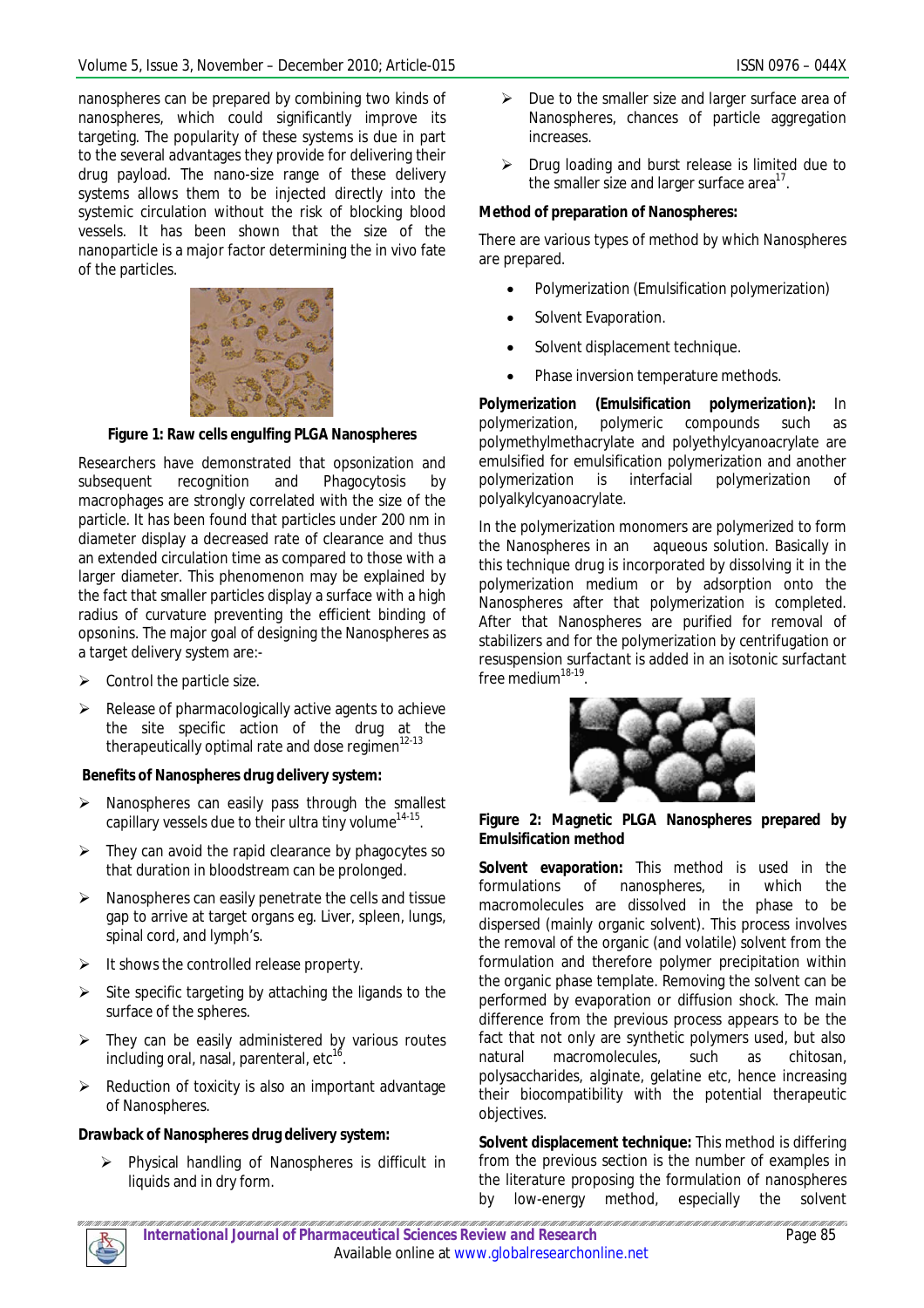displacement method. If the polymers such as biodegradable polyesters and their copolymers are used in the preparation of Nanospheres with the help of PEG then Nanospheres can be achieved by solvent displacement technique<sup>20-21</sup>.

In solvent displacement technique polymer is dissolved in an organic, water miscible solvent. After that, adding it into the aqueous phase in the presence or absence of a surfactant. Addition of organic solvent from the oil phase to aqueous phase can diffuse immediately by which precipitation of polymer occurs and Nanospheres are formed.

Most nanospheres engineering using preformed polymers described in the literature, is shown to be performed by low-energy spontaneous nano-emulsification, the socalled solvent displacement method described above. The general idea is to consider the macromolecules dissolved in organic solvent (plus possibly hydrophobes, like oil), as neutral for the spontaneous nano-emulsification process. Thus, the solvent diffusion towards the aqueous phase, generating nano-emulsions causes the polymer to precipitate uniformly within the nano-emulsion template. Classical examples are the works of Fessi et al, or Leroux et al. Many different polymers and organic solvents are commonly used.

**Phase inversion temperature method:** In this process, desolubilization of the polymer occurs with the help of nano-emulsion droplets to formulate nanospheres. In fact, a non-volatile dispersed phase is generally used, and avoiding it does not appear physically possible. However, by substituting oil with a volatile solvent, into which the polymer has been introduced before hand, the authors established nano-emulsion followed by solvent evaporation below the PIT to generate nanospheres. To date, the literature does not provide other formulations of polymeric nanospheres using the PIT method. Likewise, in that using dissolved polymers involves the use of harmful organic solvents. The main advantage of PIT methods, that of being organic solvent is lost. There appears to be no further interest to change the phase inversion temperature method in such a way.

## **Nanospheres as targeted drug delivery:**

There are various ways to using of Nanospheres as targeted drug delivery system.

**1. Targeting on the tumor:** Basically Nanospheres are able to deliver the concentrate dose of the drug to the tumor targets through permeability enhancing and retention effect or active targeting by ligands on the surface of Nanospheres. Its can reduce the toxicity by reducing the drug exposure of health tissue by limiting drug distribution to the target organ. Nanospheres have higher concentration manifested in liver, spleen, lungs than in other parts of body.

By this study Bibby, we can say that there is no doubt that Nanospheres have an effective role in the treatment of cancer. But they have a drawback which was reported that during biodistribution of drug which is incorporated into the Nanospheres mainly accumulated in liver. 56% of drug accumulated in the liver and only 1.6% of drug reaches to the tumour. Thus we can say that Nanospheres have a great tendency to be captured by liver. So it is a great challenge to avoid particles uptake by mononuclear Phagocytic system (MPS) in spleen and liver for using Nanospheres for tumour targeting. It has been proved that using doxorubicin with Nanospheres have a great effect against hepatic metastasis than free drug used $^{22}$ .

**2. Long circulation of Nanospheres:** Basically Nanospheres are able to target tumors which are localized outside MPS (Mononuclear Phagocytic system). For long circulation of Nanospheres a major break came in the field when hydrophilic polymer (PEG, Poloxamine) is coated to the surface of Nanospheres by which opposite effect is produced to the uptake by the MPS $^{23-24}$ .

The coating provides a cloud of hydrophilic and neutral chain at the particle surface which repels plasma proteins. As a result coated Nanospheres become invisible to MPS and remain for a longer duration during circulation $^{25\cdot27}.$ 

**3. Nanospheres for oral delivery:** It is very difficult to use the bioactive molecules (peptides and proteins) with suitable carriers. These suitable carriers remain a challenge due to the fact that bioavailability of these molecules is limited and they get degraded by enzymatic action. So the polymeric Nanospheres allow encapsulation of bioactive molecules and protecting them against enzymatic degradation<sup>28</sup>.

**4***.* **Nanospheres for drug delivery in the brain:** In central nervous system the most important factor is Blood brain barrier (BBB) for the development of new drugs and it is characterized by impermeable endothelial cells with tight junction, enzyme activity and active transport systems<sup>32</sup>. Basically the BBB only permits selective transport of molecules. So if we use Nanospheres as targeted drug delivery it will interact with specific receptor-mediated transport system in BBB. E.g. Polysorbate 80/LDL is capable for delivery. So the drugs which cannot easily cross the BBB, can pass easily with the help of nanospheres<sup>29-33</sup>.

There are also other drug delivery systems present for this purpose.

- Nanospheres for gene delivery
- Nanospheres targeting to epithelial cells etc.

## **Future prospects**

Presently Nanospheres have been widely used for drug delivery, polypeptides, proteins, nucleic acid, genes etc. And now researchers focused on various parameters for the development of Nanospheres drug delivery system:

 Selection and combination of carrier materials to obtain a suitable **Drug release speed.**

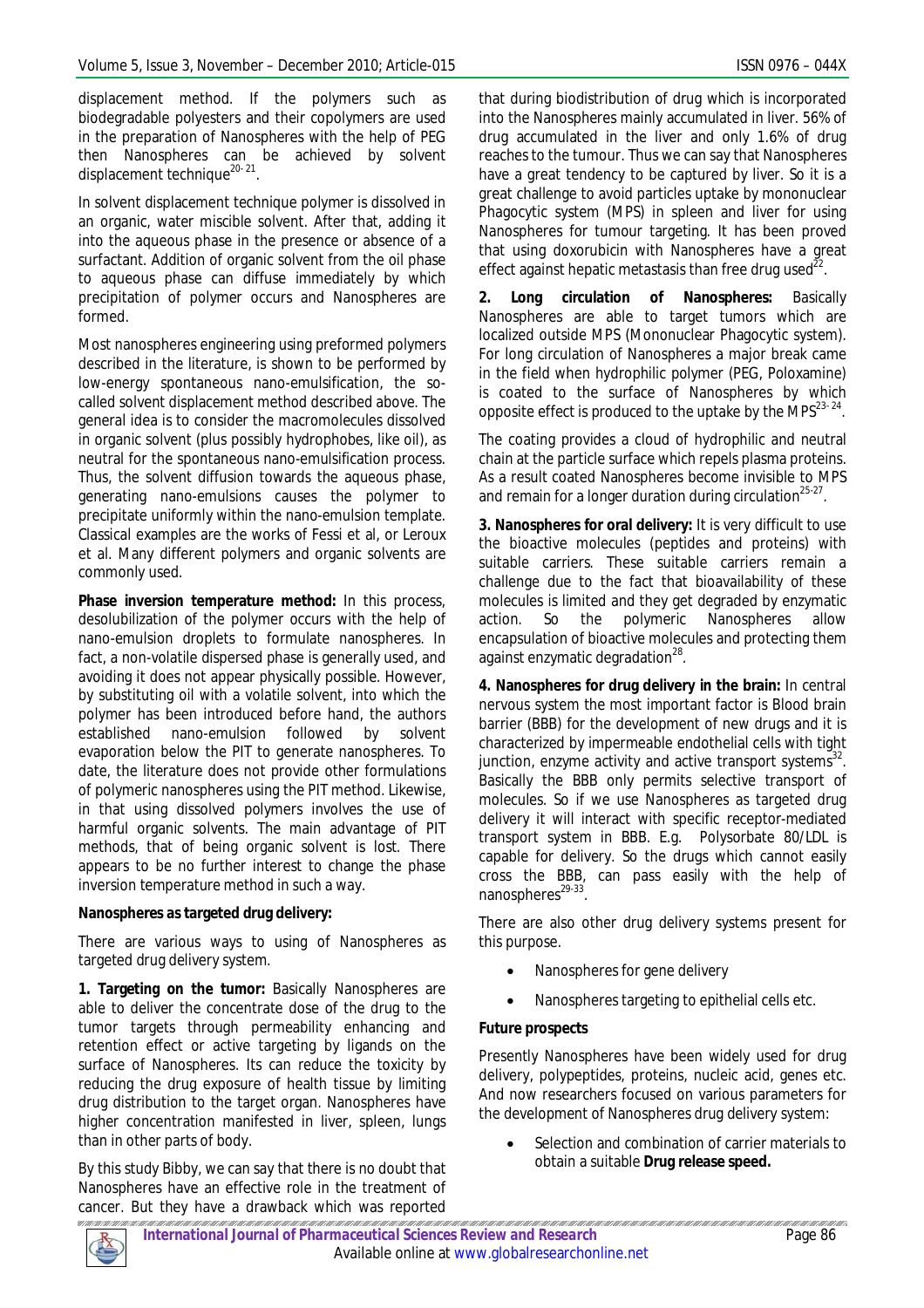- Another parameter is the **surface modification** of the Nanospheres.
- **Drug delivery capability increment** is the important parameter on which researchers are focusing**.**
- Polymeric materials is also used for the preparation of Nanospheres for drug delivery and it should be biocompatible and biodegradable.eg. Polyglycolic acid, polylactic acid etc.

# **CONCLUSION**

By this study we can conclude that Nanospheres have great potential and they have the ability to convert poorly soluble, poorly absorbed drugs into the better deliverable drugs. Nanospheres are site specific and also protect the drug from various body fluids (enzyme action) which can degrade the drug during targeting.

**Acknowledgement:** The author thanks his seniors and respected faculty of Pharmaceutical Department, Meerut Institute of Engineering and Technology, Meerut, who have contributed in the discussion and editing of the paper.

# **REFERENCES**

- 1. Mohan raj VJ, Chen Y. Nanoparticles A review, Tropical Journal of Pharmaceutical Research, 5, 2006, 561-573.
- 1. 2. Langer R. Biomaterials in drug delivery and tissue engineering: one laboratory's experience, Accounts of Chemical Research, 33, 2000, 94-101.
- 2. Bhadra D, Bhadra S Jain, Jain NK. Pegnology: a review of PEG-ylated systems, Pharmazie, 57, 2002, 5-29.
- 3. Kommareddy S, Tiwari SB, Amiji MM. Longcirculating polymeric nanovectors for tumorselective gene delivery, Technology in Cancer Research and Treatment, 4, 2005, 615- 25.
- 4. Lee M, Kim SW. Polyethylene glycol-conjugated copolymers for plasmid DNA delivery, Pharmaceutical Research, 22, 2005, 1-10.
- 5. Illum L, Davis S.S. The organ uptake of intravenously administered colloidal particles can be altered using a nonionic surfactant (Poloxamer 338), FEBS Lett, 167, 1984, 79–82.
- 6. Allen TM. The use of glycolipids and hydrophilic polymers in avoiding rapid uptake of liposomes by the mononuclear phagocyte system, Advanced Drug Delivery Reviews, 13, 1994, 285–309.
- 7. Troeste SD, Kreuter J. Influence of the surface properties of low contact angle surfactants on the body distribution of 14C-poly (methyl methacrylate)

nanoparticles, Journal of Microencapsulation, 9, 1992, 19–28.

- 8. Mueller RH, Wallis KH. Surface modification of i.v. injectable biodegradable nanoparticles with poloxamer polymers and Poloxamine 908, International Journal of Pharmaceutics, 89, 1993, 25–31.
- 9. Troester SD, Kreuter J. Contact angles of surfactants with a potential to alter the body distribution of colloidal drug carriers on poly (methyl methacrylate) surfaces, International Journal of Pharmaceutics, 45, 1988, 91–100.
- 10. Illum L, Hunneyball IM, Davis SS. The effect of hydrophilic coatings on the uptake of colloidal particles by the liver and by peritoneal macrophages, International Journal of Pharmaceutics, 29, 1986, 53–65.
- 11. Vila A, Sanchez A, Tobio M, Calvo P and Alonso MJ. Design of biodegradable particles for protein delivery, Journal of Controlled Release, 78, 2002, 15- 24.
- 12. Mu L, Feng SS. A novel controlled release formulation for the anticancer drug paclitaxel (Taxol(R)): PLGA nanoparticles containing vitamin E TPGS, Journal of Controlled Release, 86, 2003, 33- 48.
- 13. Zonghua L, Yanpeng J, Yifei W, Changren Z, Ziyong Z. Polysaccharides-based nanoparticles as drug delivery systems, Advanced Drug Delivery Reviews, 60, 2008, 1650–1662.
- 14. Jung T, W. Kamm A, Breitenbach E, Kaiserling, and Xiao J.X, Kissel T. Biodegradable nanoparticles for oral delivery of peptides: is there a role for polymers to affect mucosal uptake?, European Journal of Pharmaceutics and Biopharmaceutics, 50, 2000, 147–160.
- 15. Illum L. Nanoparticulate systems for nasal delivery of drugs: a real Improvement over simple systems? Journal of Pharmaceutical Science, 96, 2007, 473– 483.
- 16. Mohan raj VJ, Chen Y. Nanoparticles- a review, Tropical Journal of Pharmaceutical Research, 5, 2006, 561-573.
- 17. Zhang Q, Shen Z, Nagai T. Prolonged hypoglycemic effect of insulin-loaded polybutylcyanoacrylate nanoparticles after pulmonary administration to normal rats, International Journal of Pharmaceutics, 218, 2001, 75-80.
- 18. Boudad H, Legrand P, Lebas G, Cheron M, Duchene D, Ponchel G. Combined hydroxypropyl-[beta]- Cyclodextrins and poly(alkylcyanoacrylate) nanoparticles intended for oral administration of saquinavir, International Journal of Pharmaceutics, 218, 2001, 113-124.